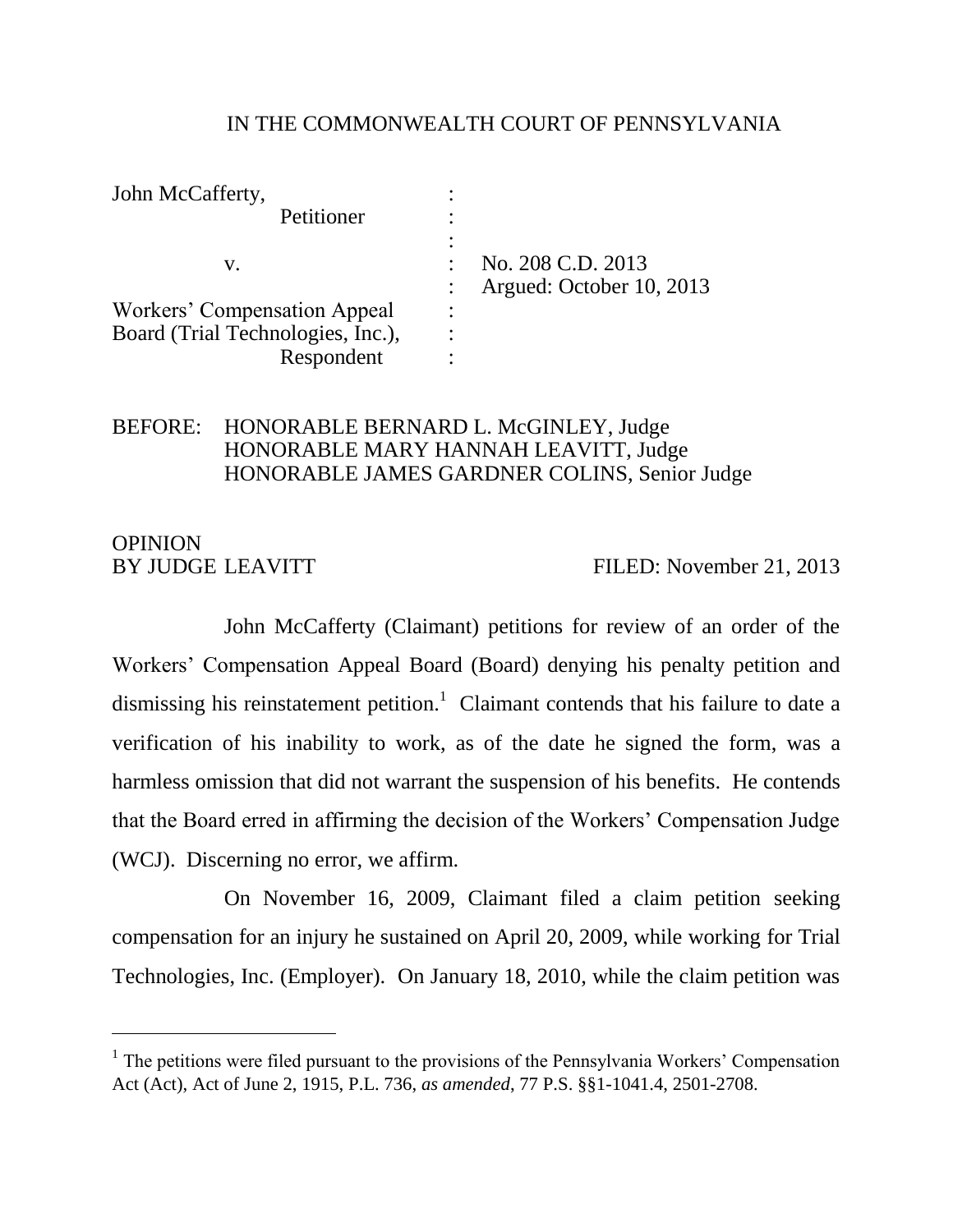pending, Employer's insurer sent Claimant a form entitled "Employee Verification of Employment, Self-Employment or Change in Physical Condition." This verification form was generated by the Department of Labor & Industry, Bureau of Workers' Compensation (LIBC) and is identified as "Form LIBC-760."<sup>2</sup> Employer's letter instructed Claimant to "**sign**, **date** and **return** forms" to Employer within 30 days. Reproduced Record at 31a (R.R.  $\Box$ ) (bold in original). The letter also advised that if Claimant had any questions, he could call Christina Anderson, a claims representative for the insurer; the letter provided Anderson's direct phone number.

On February 22, 2010, several days after the 30-day deadline stated in Anderson's cover letter, Claimant's counsel faxed the Form LIBC-760 to Employer's insurer. On April 13, 2010, Employer's insurer rejected Claimant's Form LIBC-760, stating that "[w]e must have the originals and they must be dated." Certified Record (C.R. ), Exhibit D-1. On May 20, 2010, Claimant returned the original Form LIBC-760 by hand delivery, although it still did not have a date. In the cover letter, Claimant asserted that the original Form LIBC-760 did not have to be returned.

On July 20, 2010, Claimant's claim petition was granted as of April 30, 2009. On August 13, 2010, Employer sent Claimant a notice of suspension as of February 17, 2010, because he had not properly completed and returned Form LIBC-760 to Employer. On August 19, 2010, Claimant mailed a second Form LIBC-760 to Employer, which was dated. Accordingly, Employer reinstated

 $2$  Employer's insurer also sent Claimant a Form LIBC-750, which asks for the employee's wage information and a Form LIBC-756, which asks for an employee's report of benefits. This appeal involves only the Form LIBC-760.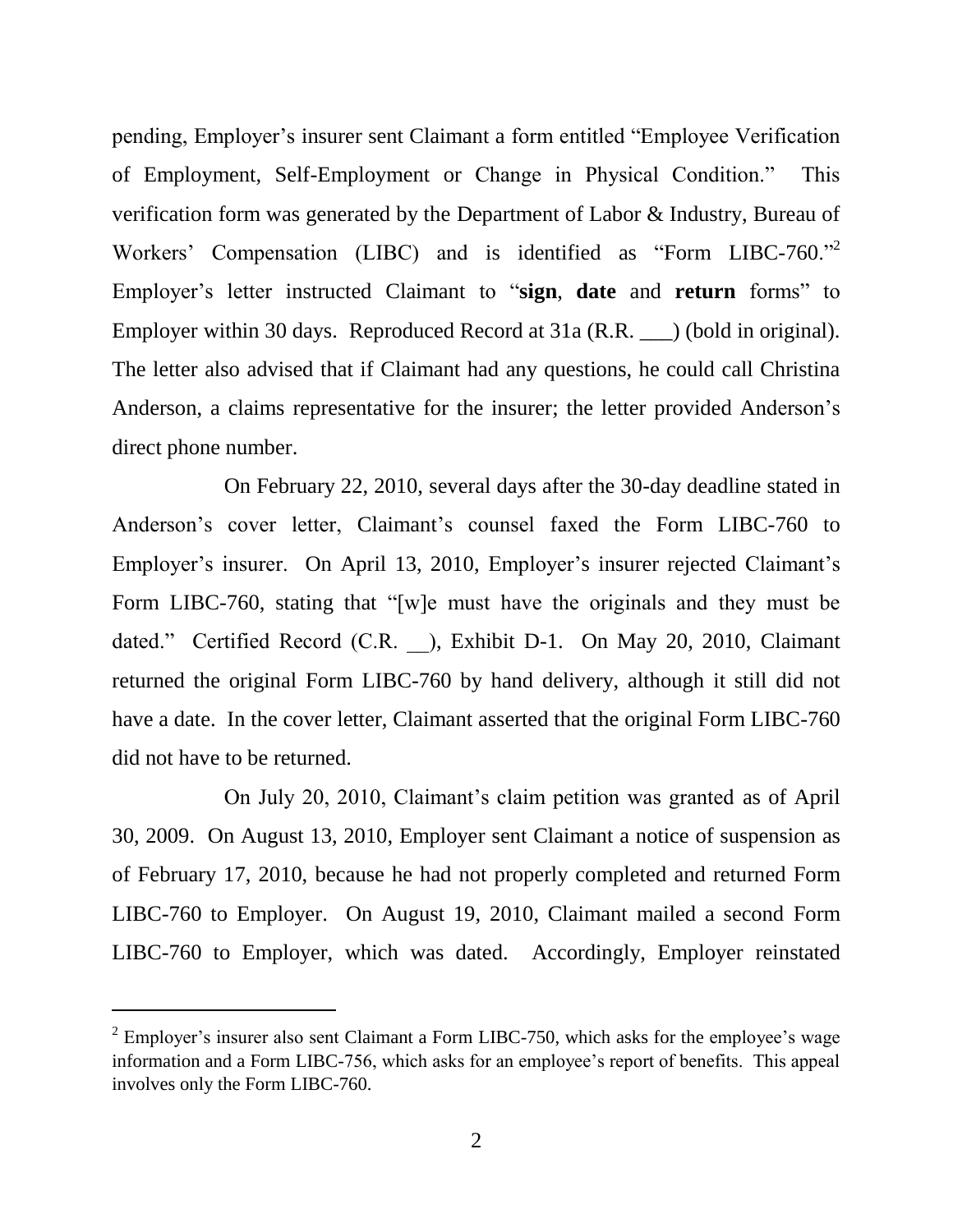benefits August 20, 2010. Claimant then filed a penalty petition and a petition to reinstate compensation benefits for the period of February 17, 2010, to August 19, 2010. The petitions were consolidated for a hearing before the WCJ.

Anderson was the sole witness. She acknowledged receiving Claimant's Form LIBC-760 by fax on February 22, 2010. However, she did not believe that the form was properly completed because it was not dated.<sup>3</sup> She believed the date was important because "in speaking with law enforcement officials, that in order to prosecute for insurance fraud, you may not prosecute unless this form is dated." R.R. 22a.

Employer's counsel argued that a claimant must return an original of the Form LIBC-760, not a faxed copy. Claimant responded that it was common practice to send workers' compensation forms by facsimile and nothing in the Act prohibited the practice.

The WCJ found the faxed copy of Claimant's Form LIBC-760 unclear and difficult to read and observed that providing the originals was the better practice. She further observed that Form LIBC-760 has a date line next to the signature line, which had not been completed by Claimant. The WCJ found this to be a fatal omission. The WCJ reasoned that without a date on the form, the employer cannot determine what period of time was covered by the verification. Because an employer may not send a Form LIBC-760 more frequently than every six months, it needs a date to calculate the mailing date for the next form. Concluding that Claimant had not returned a completed Form LIBC-760 on

<sup>&</sup>lt;sup>3</sup> Additionally, Claimant did not answer Question 5, which asks whether there is "other information you are aware of that is relevant in determining your entitlement to, or amount of compensation[.]" R.R. 40a. Employer did not rely upon this omission as a basis for suspending benefits before the WCJ, the Board, or in its brief to this Court.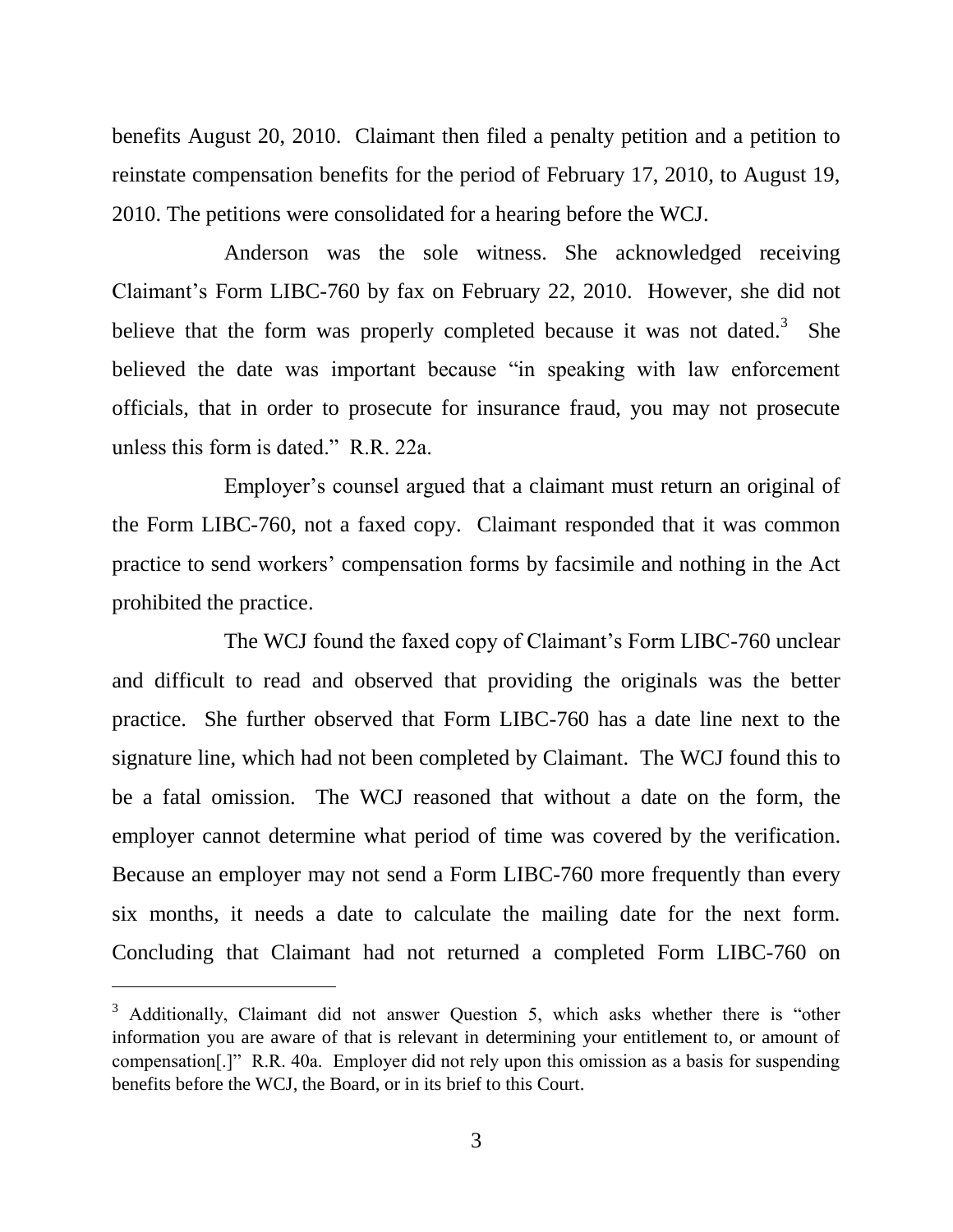February 22, 2010, the WCJ denied the penalty petition and dismissed Claimant's reinstatement petition as moot, noting that Employer had reinstated benefits on August 20, 2010.

Claimant appealed to the Board, arguing that the WCJ erred in his application of the Act. The Board noted that in *Thomas v. Workers' Compensation Appeal Board (Temple University Hospital)* (Pa. Cmwlth., No. 392 C.D. 2008, filed July 9, 2008), a claimant had faxed a Form LIBC-760 to the insurer, which manner of transmission did not elicit a comment from this Court. The Board construed *Thomas* to mean that transmission by facsimile was an acceptable method of returning a Form LIBC-760. Nevertheless, the Board denied Claimant relief because he had not provided the date on which he signed the form. Claimant then petitioned for this Court's review.

On appeal, $\alpha$ <sup>4</sup> Claimant raises two issues. First, he argues that the Board has conceded that it is permissible to return Form LIBC-760 by facsimile. Accordingly, the facsimile provides the date. Second, Claimant contends that the Board erred in holding that the Form LIBC-760 was defective. Even though Claimant did not provide the date on which he signed the form, a date was established by the facsimile.

We begin with a review of the applicable provisions of the Act. Section 311.1 of the Act states as follows:

> (a) If an employe files a petition seeking compensation under section 306(a) or (b) or is receiving compensation under section

<sup>&</sup>lt;sup>4</sup> Our scope of review of an order of the Board is limited to determining whether the necessary findings of fact are supported by substantial evidence, whether constitutional rights were violated or an error of law was committed. *City of Philadelphia v. Workers' Compensation Appeal Board (Brown)*, 830 A.2d 649, 653 n.2 (Pa. Cmwlth. 2003).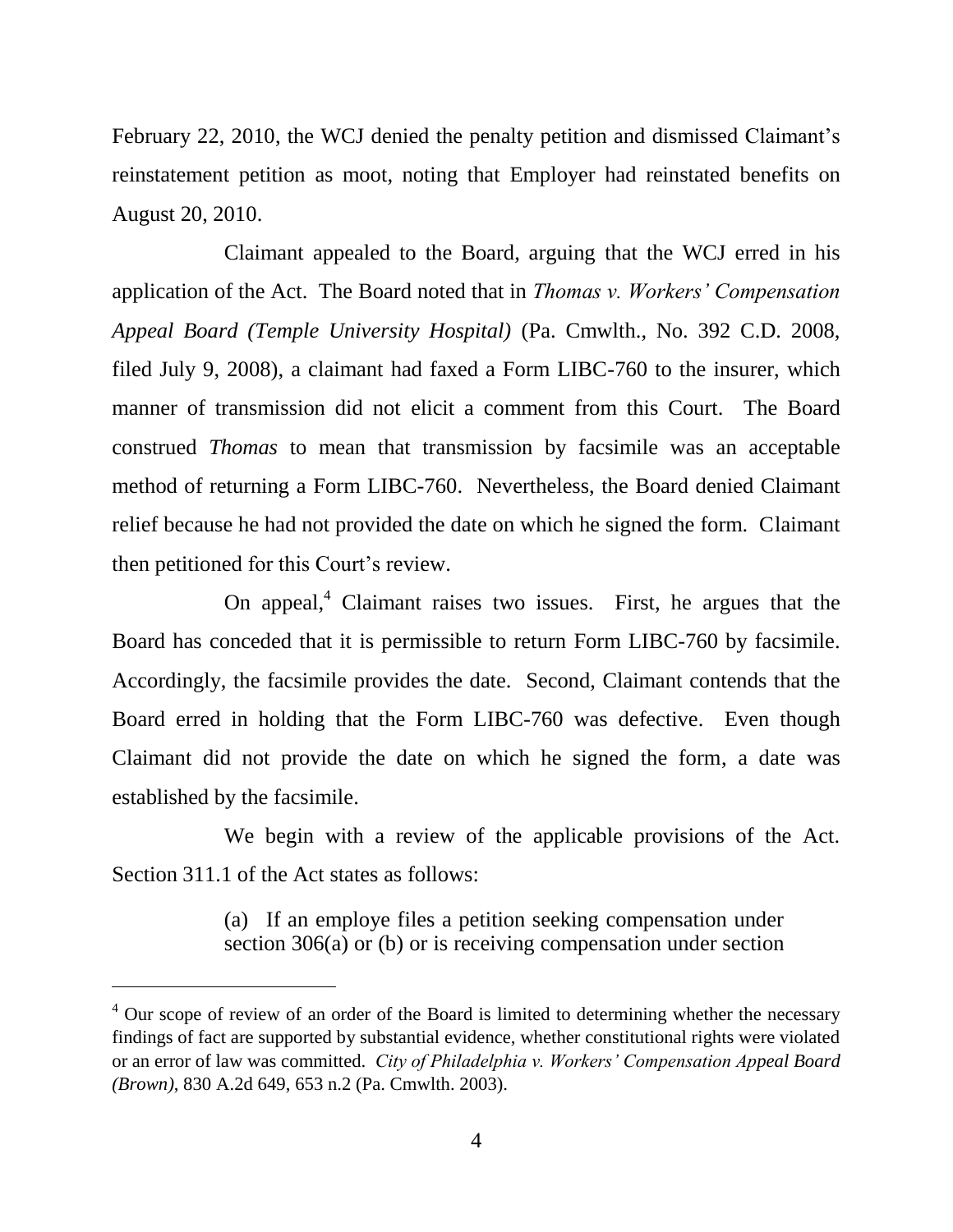306(a) or (b), the employe shall report, in writing, to the insurer the following:

(1) If the employe has become or is employed or self-employed in any capacity.

(2) Any wages from such employment or selfemployment.

(3) The name and address of the employer.

(4) The amount of wages from such employment or self-employment.

(5) The dates of such employment or selfemployment.

(6) The nature and scope of such employment or self-employment.

(7) Any other information which is relevant in determining the entitlement to or amount of compensation.

(b) The report referred to in clause (a) must be made as soon as possible but no later than thirty days after such employment or self-employment occurs.

(c) An employe is obligated to cooperate with the insurer in an investigation of employment, self-employment, wages and physical condition.

(d) If an employe files a petition seeking compensation under section 306(a) or (b) or is receiving compensation under section 306(a) or (b), *the insurer may submit a verification form to the employe either by mail or in person. The form shall request verification by the employe that the employe's status regarding the entitlement to receive compensation has not changed* and a notation of any changes of which the employe is aware at the time the employe completes the verification, including employment, self-employment, wages and change in physical condition. Such verification shall not require any evaluation by a third party; however, it shall include a certification evidenced by the employe's signature that the statement is true and correct and that the claimant is aware of the penalties provided by law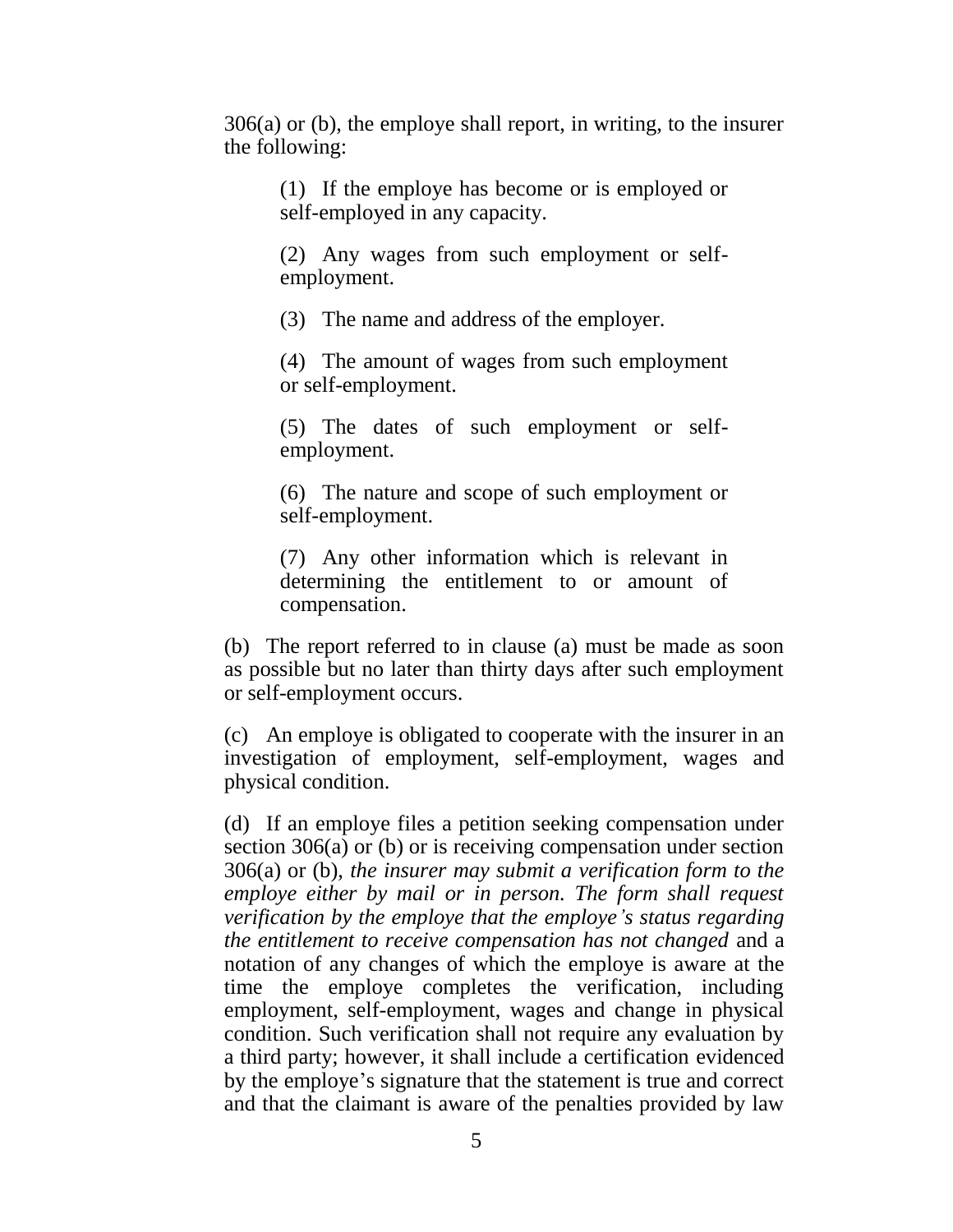for making false statements for the purpose of obtaining compensation.

(e) *The employe is obligated to complete accurately the verification form and return it to the insurer within thirty days of receipt by the employe of the form*. However, the use of the verification form by the insurer and the employe's completion of such form do not relieve the employe of obligations under clauses (a), (b) and (c).

(f) The insurer may require the employe to complete the verification form at intervals of no less than six months.

(g) *If the employe fails to return the completed verification form within thirty days, the insurer is permitted to suspend compensation until the completed verification form is returned*. The verification form utilized by the insurer shall clearly provide notice to the employe that failure to complete the form within thirty days may result in a suspension of compensation payments.

77 P.S. §631.1, *added by* the Act of June 24, 1996, P.L. 350 (emphasis added). Pursuant to Section 311.1, the Department of Labor & Industry has promulgated a regulation and developed the Form LIBC-760. 34 Pa. Code  $$123.502<sup>5</sup>$ 

 $\overline{a}$ 

\* \* \*

(d) If the employe fails to comply with subsection (c), the insurer may suspend payments of wage-loss benefits until Form LIBC-760 is returned by the employe.

\* \* \*

 $<sup>5</sup>$  The regulation states, in relevant part, as follows:</sup>

<sup>(</sup>a) Insurers may submit Form LIBC-760, "Employee Verification of Employment, Self-employment or Change in Physical Condition," to the employe and employe's counsel, if known, to verify, no more than once every 6 months, that the status of the employe's entitlement to receive compensation has not changed.

<sup>(</sup>g) Employees are not entitled to payments of workers' compensation during periods of noncompliance with subsection (c).

<sup>34</sup> Pa. Code §§123.502(a), (d), (g).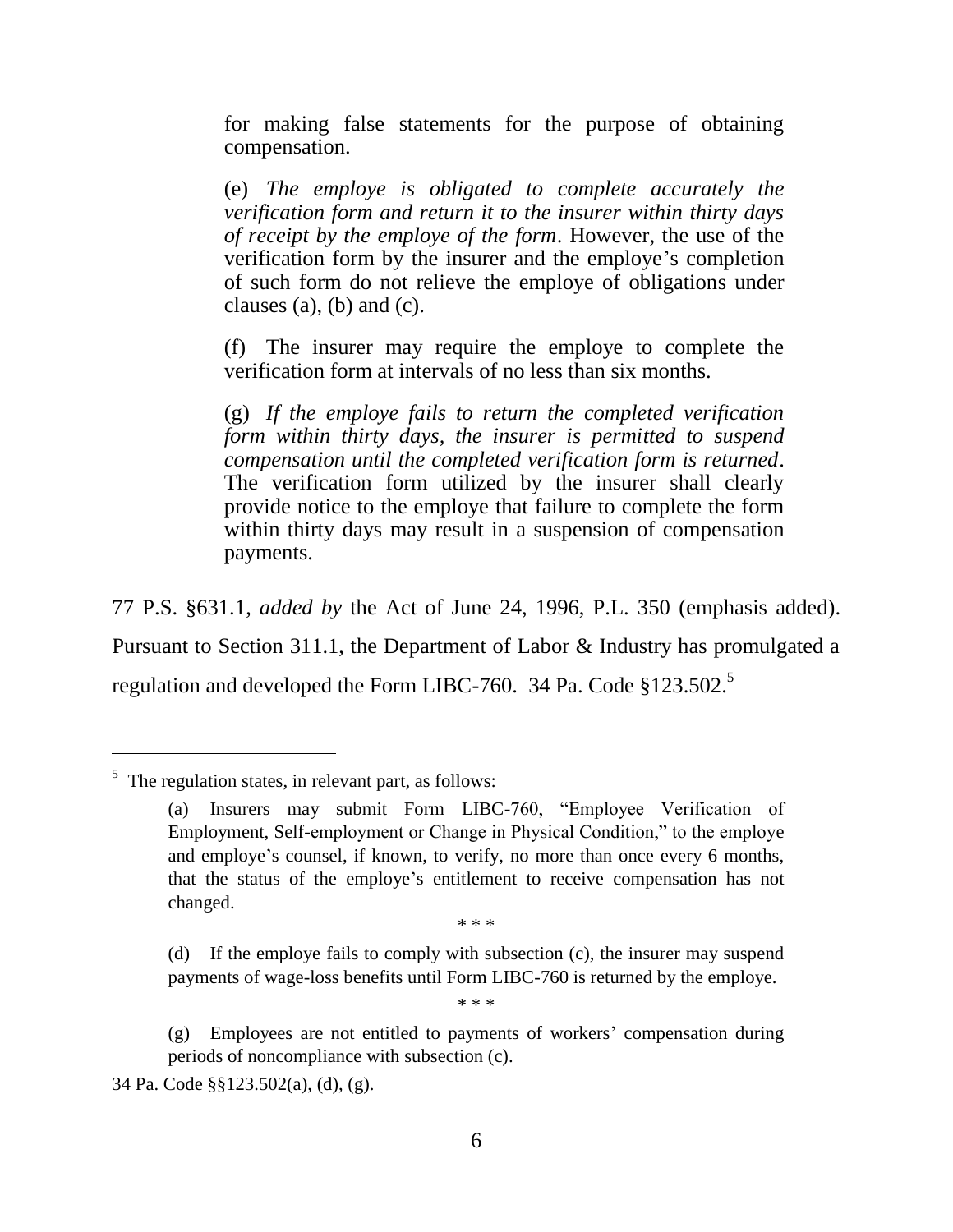In his first issue, Claimant contends that the return of a Form LIBC-760 can be returned by facsimile. We agree.

Our holding in *Thomas*, No. 392 C.D. 2008, is instructive. In that case, the claimant was out of the country when the employer sent her a Form LIBC-760. The claimant's daughter signed it on the claimant's behalf. The employer refused to accept the form as valid and suspended benefits. Two months later, the claimant faxed a completed form to the employer, and the employer reinstated benefits. On appeal to this Court, the claimant argued that her daughter's signature was sufficient. We disagreed because there was no evidence that the daughter had a power of attorney to act on her mother's behalf. More importantly, there was no evidence that the claimant's daughter had the knowledge necessary to complete the form. This Court then observed:

> Moreover, given today's technological advances, Thomas fails to explain why she did not complete the Bureau forms personally until after the forms filled out by [her daughter] were deemed unacceptable by [the employer]. As the WCJ noted: "a world served by fax machines, overnight delivery services and documents scanned in and forwarded by computers provide reliable and inexpensive means of communication and transmission of documents."

*Id.*, slip opinion at 7 (internal citations omitted).

Consistent with the above reasoning in *Thomas*, we hold that Form LIBC-760 can be returned to employer by facsimile. The question, then, is whether a Form LIBC-760 must be dated by the claimant.

This Court's holding in *Galloway v. Workers' Compensation Appeal Board (Pennsylvania State Police)*, 756 A.2d 1209 (Pa. Cmwlth. 2000), provides guidance. In that case, the employer suspended benefits because the claimant had not completed the Form LIBC-760. Specifically, the claimant refused to disclose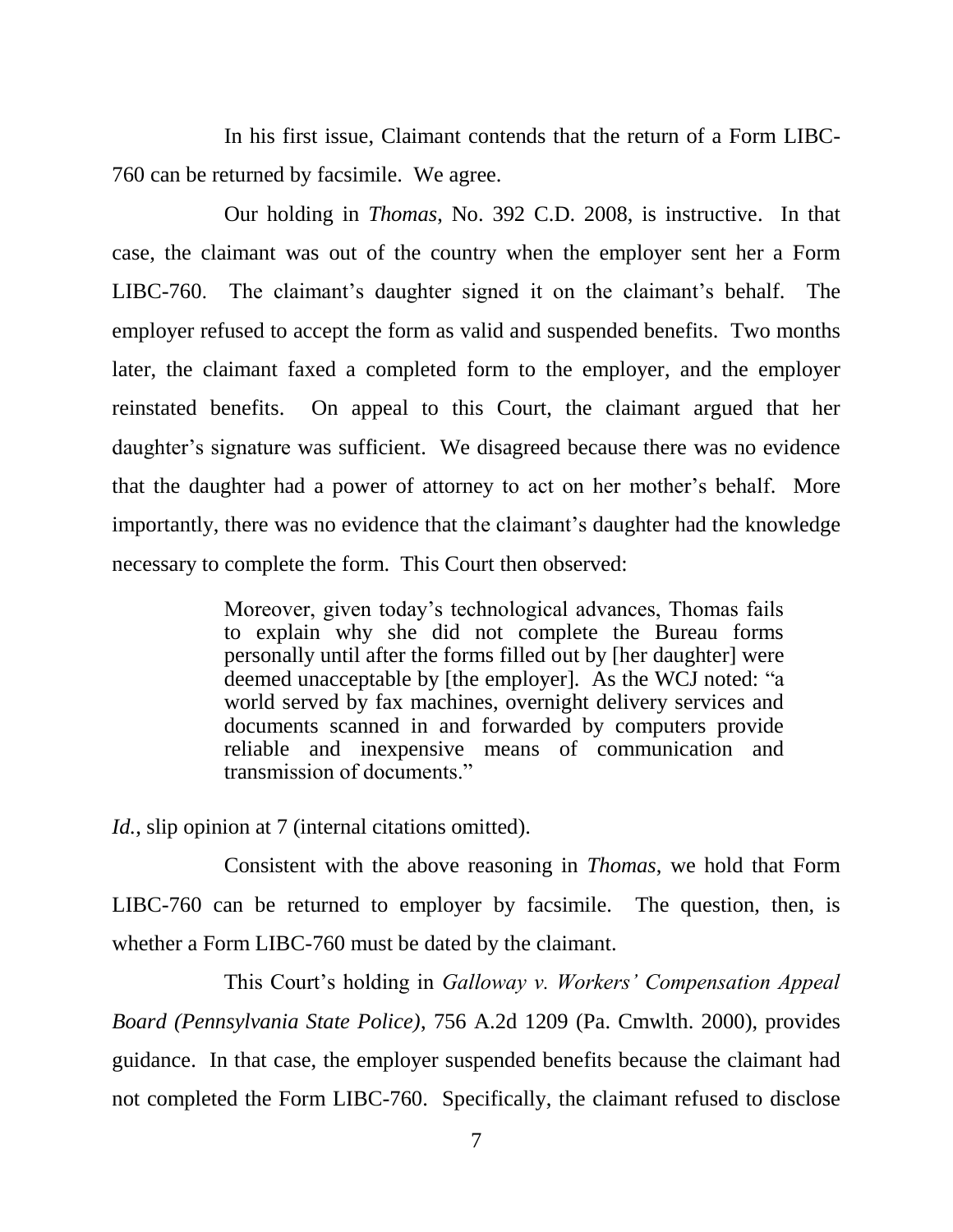her address and, instead, provided her attorney's address. Further, the claimant's compensation checks were remitted to her attorney under a power of attorney. The WCJ found that the employer was entitled to suspend benefits until the claimant completed the form with her address and, further, her compensation checks could not be sent to her attorney. On appeal, the Board agreed that the claimant was obligated to provide her own address because this was information needed by the employer in order to provide job referrals or to investigate her level of impairment. However, the Board held that checks could be remitted to the claimant's attorney. The Board reversed the suspension of benefits.

Both parties appealed to this Court. The claimant argued that the Act did not require her to provide her personal address. The employer argued that the failure to provide that information made the Form LIBC-760 incomplete and warranted a suspension of benefits. This Court held that "the plain meaning" of Section 311.1 did not identify the claimant's personal address as information that had to be provided. The attorney's address was sufficient. Accordingly, we held that the employer lacked grounds to suspend benefits.

In *Varghese v. Workers' Compensation Appeal Board (Ridge Crest Nursing Home)*, 899 A.2d 1176 (Pa. Cmwlth. 2006), we revisited the issue. Therein, the employer suspended the claimant's benefits for returning a Form LIBC-760 that omitted the amount of wages being earned. The claimant filed a penalty petition arguing that her benefits were illegally suspended. She contended that she could not provide her wages because they varied each week. The WCJ upheld the suspension and the Board affirmed. $<sup>6</sup>$  On appeal, this Court affirmed.</sup>

<sup>6</sup> Question 6 of Form LIBC-760 requires a claimant to list the names of employers for which she has worked since the date of injury and the amount of wages received from them. R.R. 46a.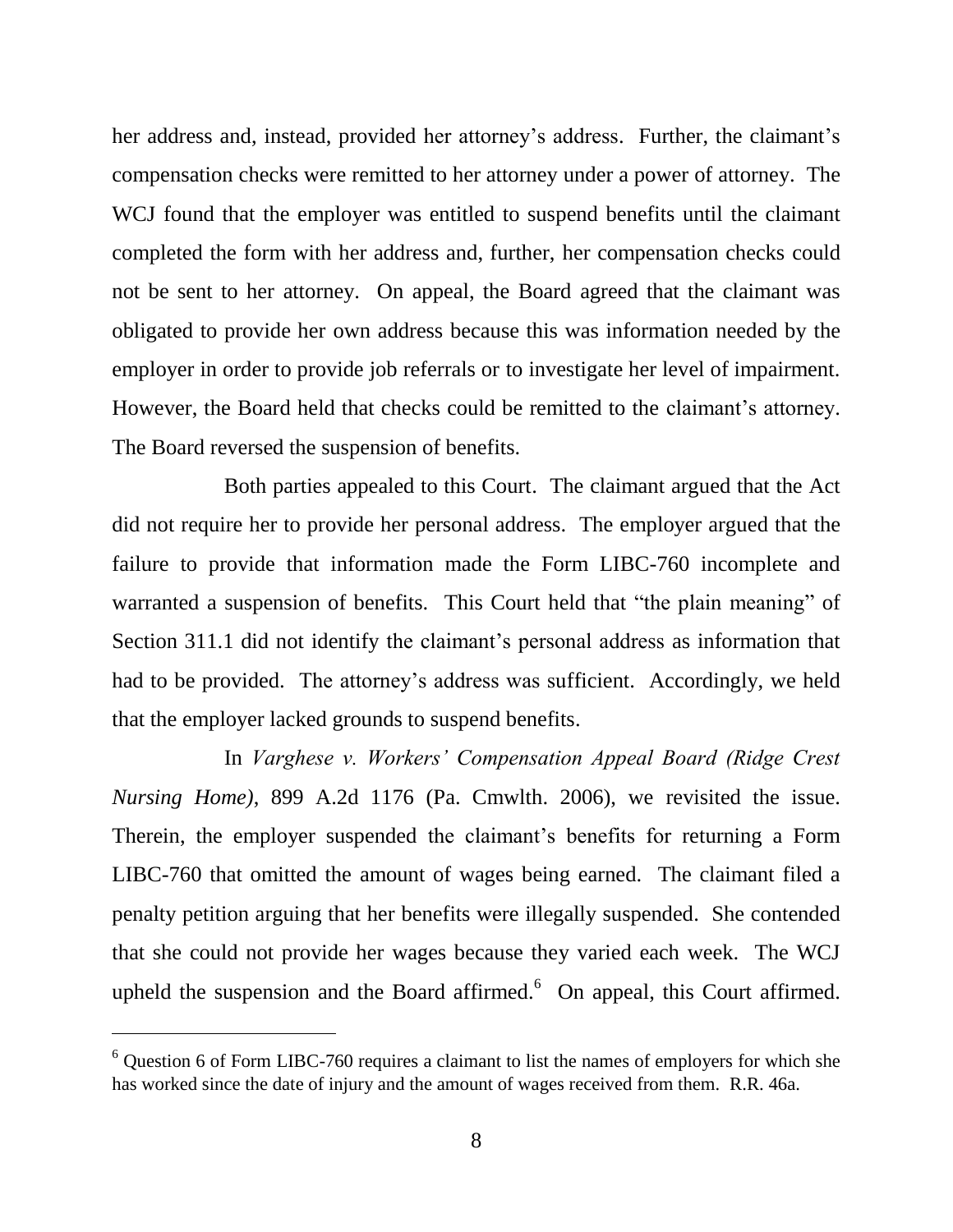We held that the omission was directly related to the information needed by the employer to compute the amount of compensation benefits it owed.

With these principles in mind, we turn to this appeal. The purpose of Form LIBC-760 is to inform an employer of the claimant's work status and medical condition. Section 311.1(d) of the Act states that the "form shall request verification by the employe that the employe's status regarding the entitlement to receive compensation has not changed and a notation of any changes of which the employe *is aware at the time* the employe completes the verification, including employment, self-employment, wages and change in physical condition." 77 P.S. §631.1(d) (emphasis added). Further, an employer may request a claimant to complete Form LIBC-760 "at intervals of no less than six months." 77 P.S. §631.1(f). The Form LIBC-760 presents a snapshot in time of a claimant's employment and physical status. Without a date, the snapshot is rendered meaningless.

Claimant believes that the date of the facsimile, *i.e.*, February 22, 2010, is sufficient completion of the Form LIBC-760. Claimant admitted that he received the Form LIBC-760 on January 18, 2010. Claimant may have signed it on January 19, 2010, or on February 22, 2010. It is not known and cannot be determined from the face of the document. If it had been signed on January  $19<sup>th</sup>$ , the verification may have been inaccurate as of February 22, 2010. Nevertheless, Employer would not be able to send another form until August 22, 2010, if we accept Claimant's contention that the facsimile date is sufficient.

Further, the Form LIBC-760 developed by the Department of Labor & Industry requires a signature and date below the following attestation:

> I verify that this information is true and correct based upon my knowledge, information and belief. I understand that false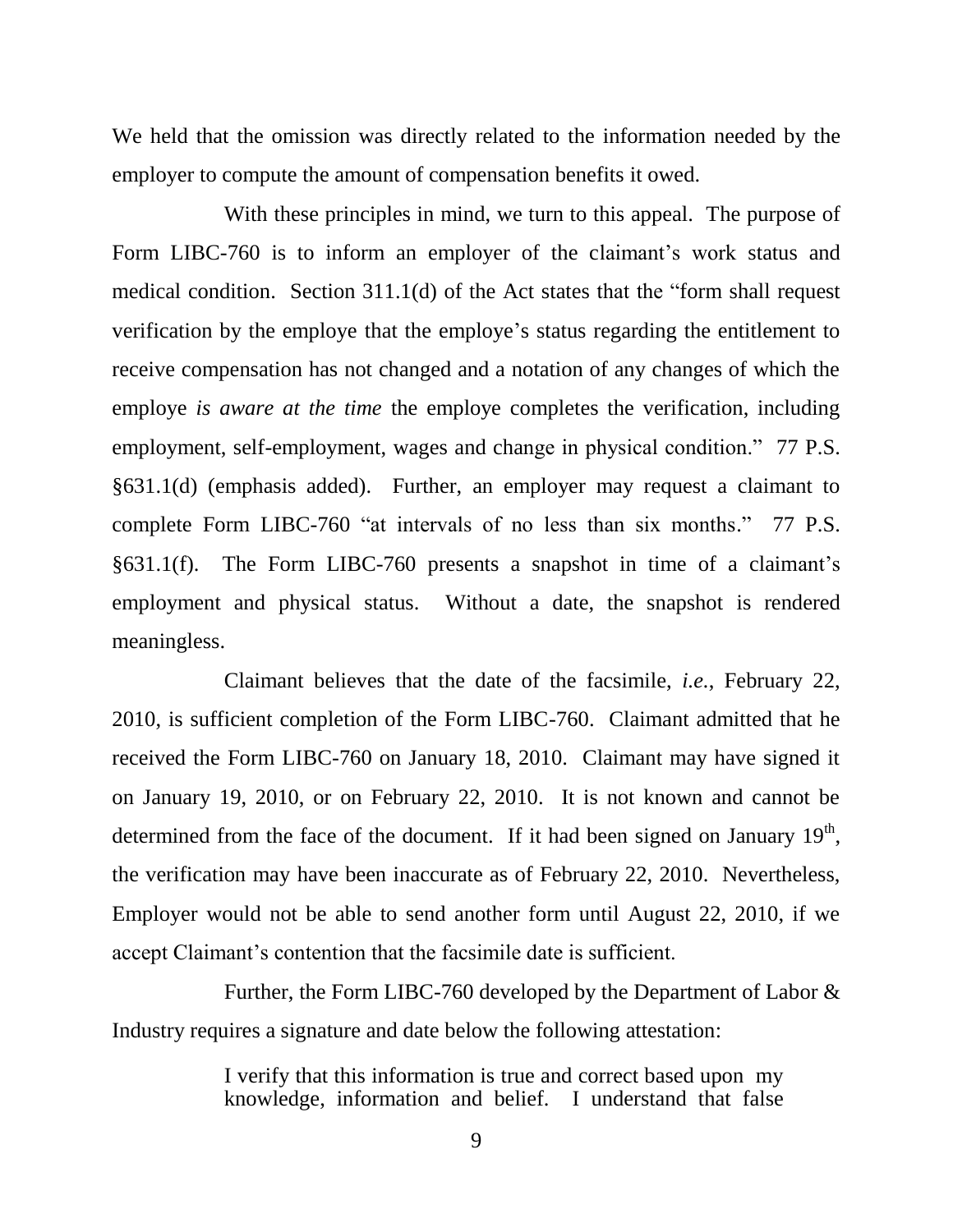statements are subject to the provisions of 18 Pa. C.S. §4904 relating to unsworn falsification to authorities.

R.R. 40a. Employer believed that a claimant signing the Form LIBC-760 with false information cannot be prosecuted under 18 Pa. C.S. §4904 if the form is signed without a date. That may or may not be true. What is clear is that the signature and date are essential to the unsworn statement to the Department of Labor & Industry. The date is needed to confirm the substance of the statements in the Form LIBC-760 as of a date certain.

Because the Form LIBC-760 submitted by Claimant did not verify the Claimant's status *at the time* the form was completed, it was not "complete[d] accurately" pursuant to Section 311.1(e) of the Act, and Employer's suspension was authorized. Accordingly, we affirm the order of the Board.

## MARY HANNAH LEAVITT, Judge

 $\frac{1}{\sqrt{2}}$  ,  $\frac{1}{\sqrt{2}}$  ,  $\frac{1}{\sqrt{2}}$  ,  $\frac{1}{\sqrt{2}}$  ,  $\frac{1}{\sqrt{2}}$  ,  $\frac{1}{\sqrt{2}}$  ,  $\frac{1}{\sqrt{2}}$  ,  $\frac{1}{\sqrt{2}}$  ,  $\frac{1}{\sqrt{2}}$  ,  $\frac{1}{\sqrt{2}}$  ,  $\frac{1}{\sqrt{2}}$  ,  $\frac{1}{\sqrt{2}}$  ,  $\frac{1}{\sqrt{2}}$  ,  $\frac{1}{\sqrt{2}}$  ,  $\frac{1}{\sqrt{2}}$